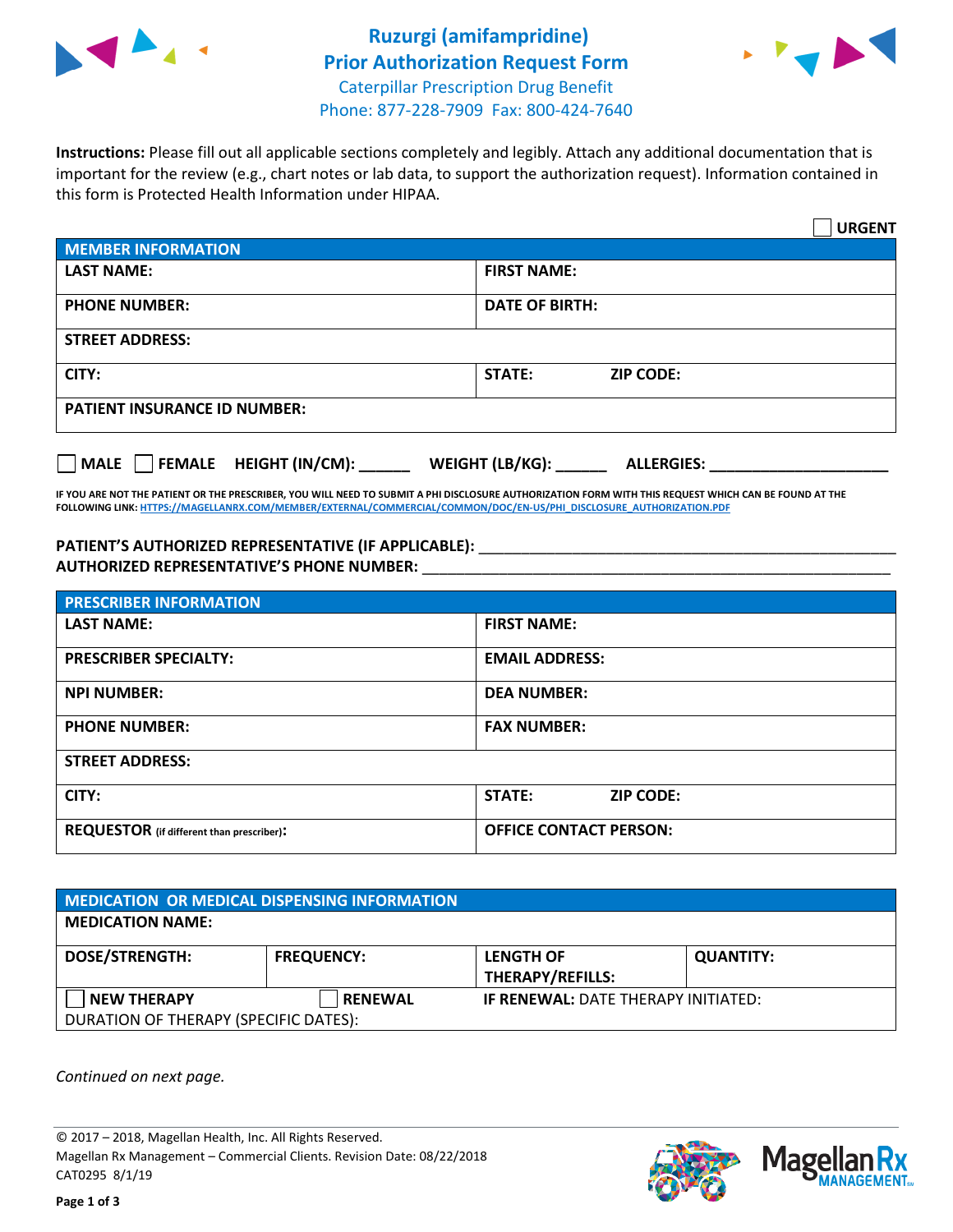



| <b>MEMBER'S LAST NAME:</b> NAME:                                                                                                                      | <b>MEMBER'S FIRST NAME:</b>                                                                                                                                                                                                                                                                                                                                                                                                                            |                                                       |  |
|-------------------------------------------------------------------------------------------------------------------------------------------------------|--------------------------------------------------------------------------------------------------------------------------------------------------------------------------------------------------------------------------------------------------------------------------------------------------------------------------------------------------------------------------------------------------------------------------------------------------------|-------------------------------------------------------|--|
|                                                                                                                                                       | 1. HAS THE PATIENT TRIED ANY OTHER MEDICATIONS FOR THIS CONDITION?                                                                                                                                                                                                                                                                                                                                                                                     | YES (if yes, complete below)<br><b>NO</b>             |  |
| <b>MEDICATION/THERAPY (SPECIFY</b><br>DRUG NAME AND DOSAGE):                                                                                          | <b>DURATION OF THERAPY (SPECIFY</b><br>DATES):                                                                                                                                                                                                                                                                                                                                                                                                         | <b>RESPONSE/REASON FOR</b><br><b>FAILURE/ALLERGY:</b> |  |
| <b>2. LIST DIAGNOSES:</b>                                                                                                                             |                                                                                                                                                                                                                                                                                                                                                                                                                                                        | <b>ICD-10:</b>                                        |  |
| □ Lambert-Eaton myasthenic syndrome (LEMS)                                                                                                            |                                                                                                                                                                                                                                                                                                                                                                                                                                                        |                                                       |  |
| □ Other diagnosis:<br>$ICD-10$                                                                                                                        |                                                                                                                                                                                                                                                                                                                                                                                                                                                        |                                                       |  |
|                                                                                                                                                       | 3. REQUIRED CLINICAL INFORMATION: PLEASE PROVIDE ALL RELEVANT CLINICAL INFORMATION TO SUPPORT A                                                                                                                                                                                                                                                                                                                                                        |                                                       |  |
| PRIOR AUTHORIZATION.                                                                                                                                  |                                                                                                                                                                                                                                                                                                                                                                                                                                                        |                                                       |  |
| <b>Clinical Information:</b><br><b>Please submit documentation</b>                                                                                    | Has the patient had a positive anti-P/Q type voltage-gated calcium channel antibody test? $\Box$ Yes $\Box$ No                                                                                                                                                                                                                                                                                                                                         |                                                       |  |
| <b>Please submit documentation</b>                                                                                                                    | Has the patient had an electromyogram (EMG) study showing a compound muscle action potential (CMAP) that<br>increased $\geq$ 100% after maximum voluntary contraction of the tested muscle (post exercise facilitation)? $\Box$ Yes $\Box$ No                                                                                                                                                                                                          |                                                       |  |
|                                                                                                                                                       | Does the patient have a history of seizures or any seizure disorder(s)? $\Box$ Yes $\Box$ No                                                                                                                                                                                                                                                                                                                                                           |                                                       |  |
|                                                                                                                                                       | Has the patient received anticancer treatment within the previous 3 months? $\Box$ Yes $\Box$ No                                                                                                                                                                                                                                                                                                                                                       |                                                       |  |
| Does the patient have active brain metastases? $\Box$ Yes $\Box$ No                                                                                   |                                                                                                                                                                                                                                                                                                                                                                                                                                                        |                                                       |  |
| Is the patient ambulatory? $\Box$ Yes $\Box$ No                                                                                                       |                                                                                                                                                                                                                                                                                                                                                                                                                                                        |                                                       |  |
| physician feels is important to this review?                                                                                                          | Are there any other comments, diagnoses, symptoms, medications tried or failed, and/or any other information the                                                                                                                                                                                                                                                                                                                                       |                                                       |  |
|                                                                                                                                                       |                                                                                                                                                                                                                                                                                                                                                                                                                                                        |                                                       |  |
| information is received.                                                                                                                              | *Please note: Not all drugs/diagnoses are covered on all plans. This request may be denied unless all required                                                                                                                                                                                                                                                                                                                                         |                                                       |  |
|                                                                                                                                                       | ATTESTATION: I attest the information provided is true and accurate to the best of my knowledge. I understand that<br>the Health Plan, insurer, Medical Group or its designees may perform a routine audit and request the medical<br>information necessary to verify the accuracy of the information reported on this form.                                                                                                                           |                                                       |  |
| Prescriber Signature or Electronic I.D. Verification:                                                                                                 |                                                                                                                                                                                                                                                                                                                                                                                                                                                        | Date:                                                 |  |
| and arrange for the return or destruction of these documents.                                                                                         | CONFIDENTIALITY NOTICE: The documents accompanying this transmission contain confidential health information that is legally privileged. If<br>you are not the intended recipient, you are hereby notified that any disclosure, copying, distribution, or action taken in reliance on the contents<br>of these documents is strictly prohibited. If you have received this information in error, please notify the sender immediately (via return FAX) |                                                       |  |
| © 2017 - 2018, Magellan Health, Inc. All Rights Reserved.<br>Magellan Rx Management - Commercial Clients. Revision Date: 08/22/2018<br>CAT0295 8/1/19 |                                                                                                                                                                                                                                                                                                                                                                                                                                                        | <b>Magel</b>                                          |  |